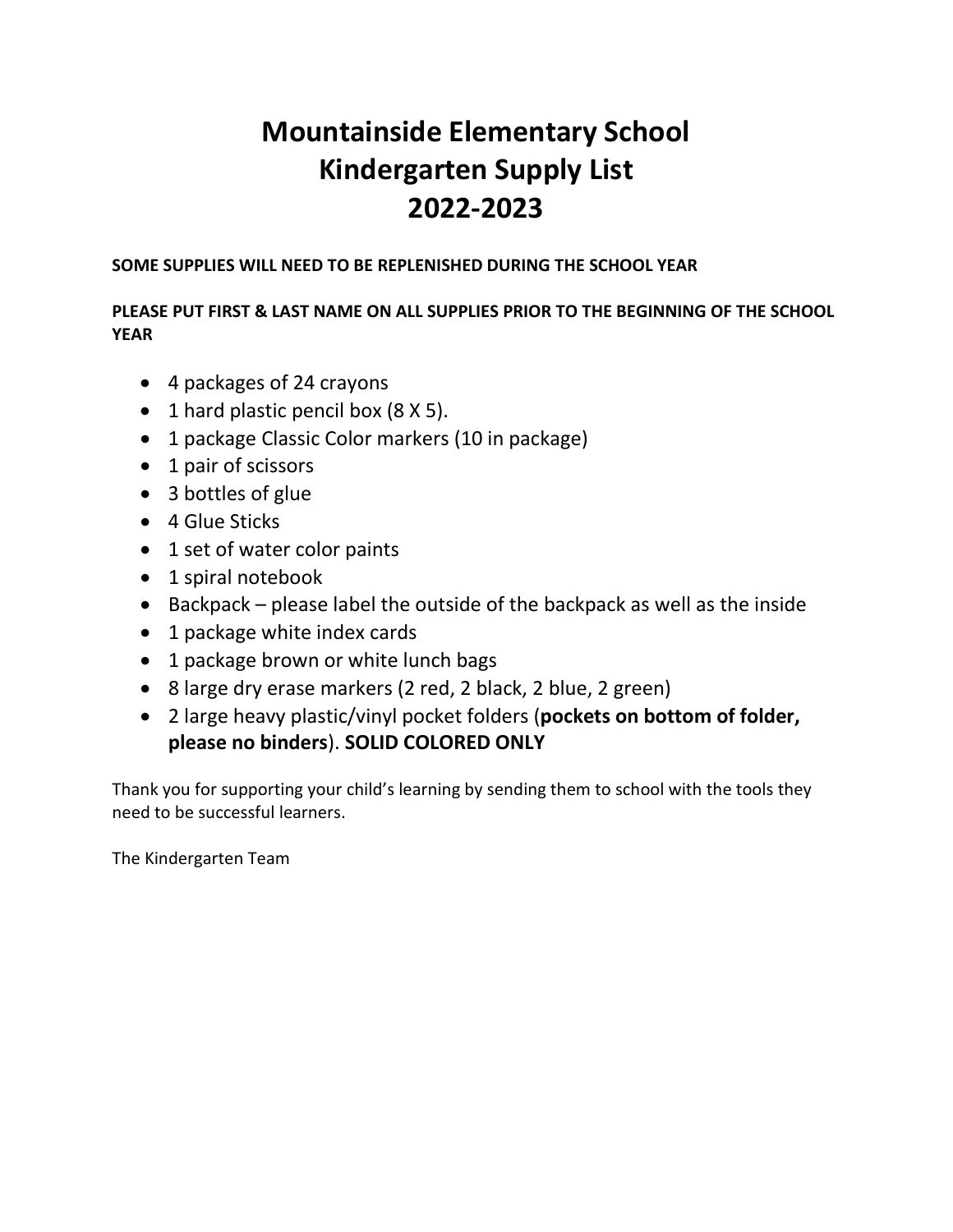# **Mountainside Elementary School 1st Grade Supply List 2022-2023**

- 2 boxes of crayons (24 count)
- 1 box of colored pencils
- 12 glue sticks (no liquid glue)
- 2 boxes of tissues
- 4 highlighters (any color)
- 8 dry erase markers (black only)
- 24 #2 pencils (preferably pre-sharpened)
- 1 red plastic folder
- 1 plastic homework folder
- 1 pair of safety scissors
- 1 plastic pencil box (labeled with student's name)
- 1 package of index cards
- 8 pink erasers
- 1 container of Lysol wipes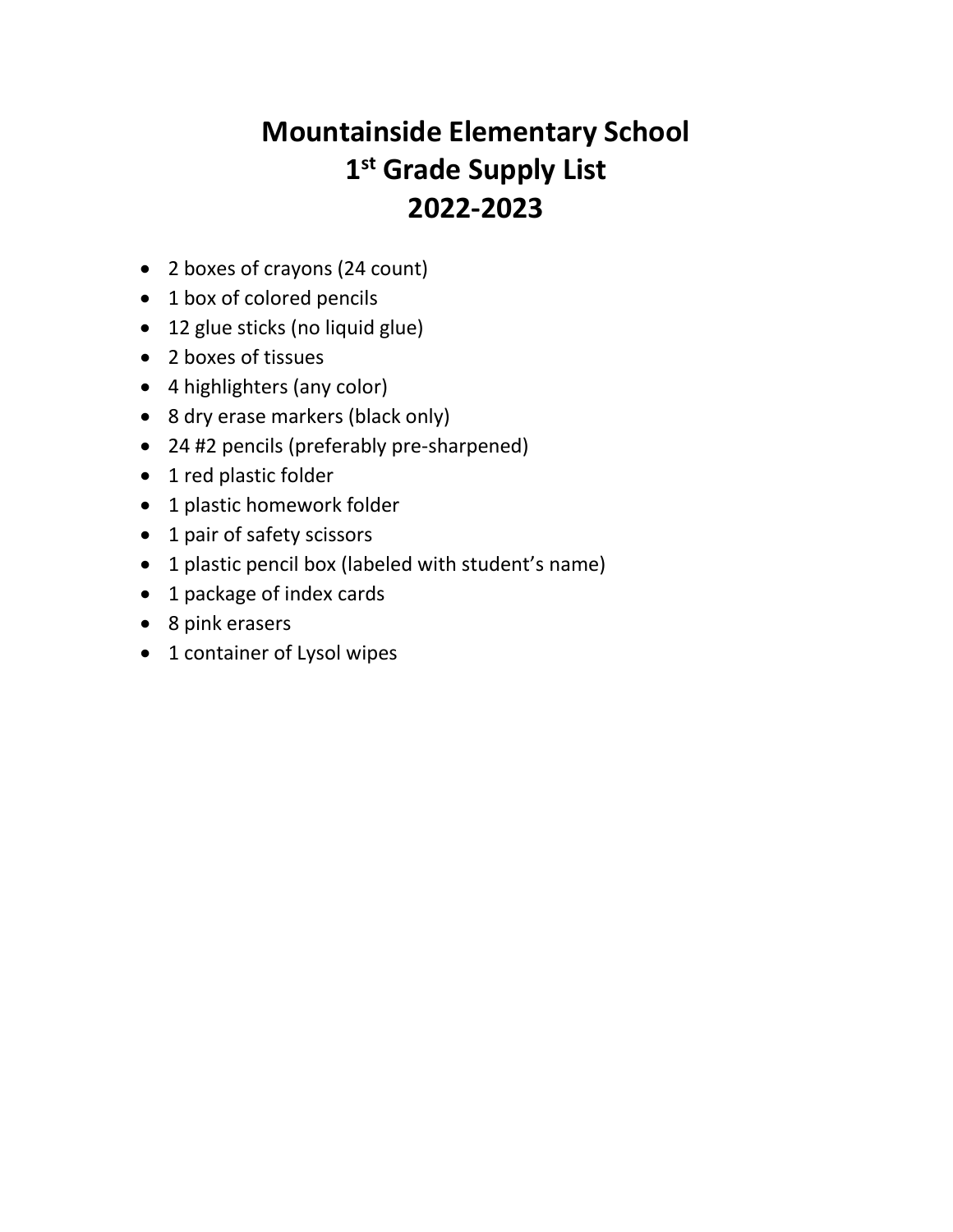# **Mountainside Elementary School 2nd Grade Supply List 2022-2023**

- 1 package of highlighters (must have blue)
- 2 boxes crayons
- 4 dry erasers markers (black)
- dry erase marker eraser
- scissors
- 4 large glue sticks
- 2 larger erasers
- 1 **plain** soft pouch/pencil bag (LARGE enough to hold 24 packs of crayons, eraser. No fancy bags due to loss or theft)
- 24 pencils sharpened
- 1 plastic folder (NO PRONGS)
- BLUE pens
- Ruler

Students may need to replenish personal supplies at midyear, please ask your child if they need supplies.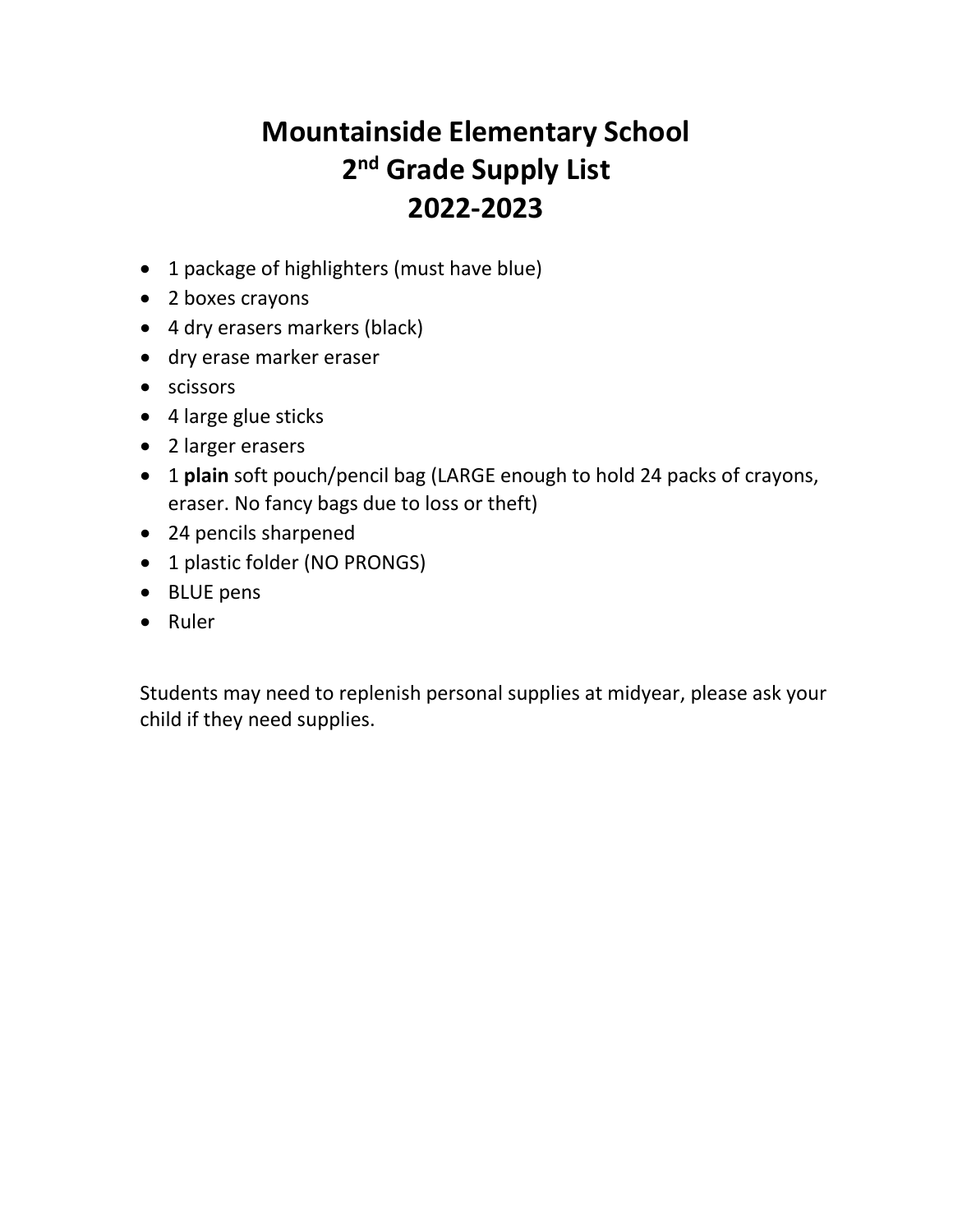# **Mountainside Elementary School 3rd Grade Supply List 2022-2023**

- 1 standard sized pencil box
- 1 box of crayons (24)
- 112-count colored pencils (No Markers)
- 1 pair of scissors
- 4 highlighters (1 green, 1 yellow, 1 pink, 1 blue)
- 4 large glue sticks
- 2 boxes of facial tissues
- 4 large erasers
- Dividers
- 4 whiteboard markers
- 1-inch binder
- 2 packages wide ruled notebook paper
- 1 pack 24 pencils
- 2 spiral notebooks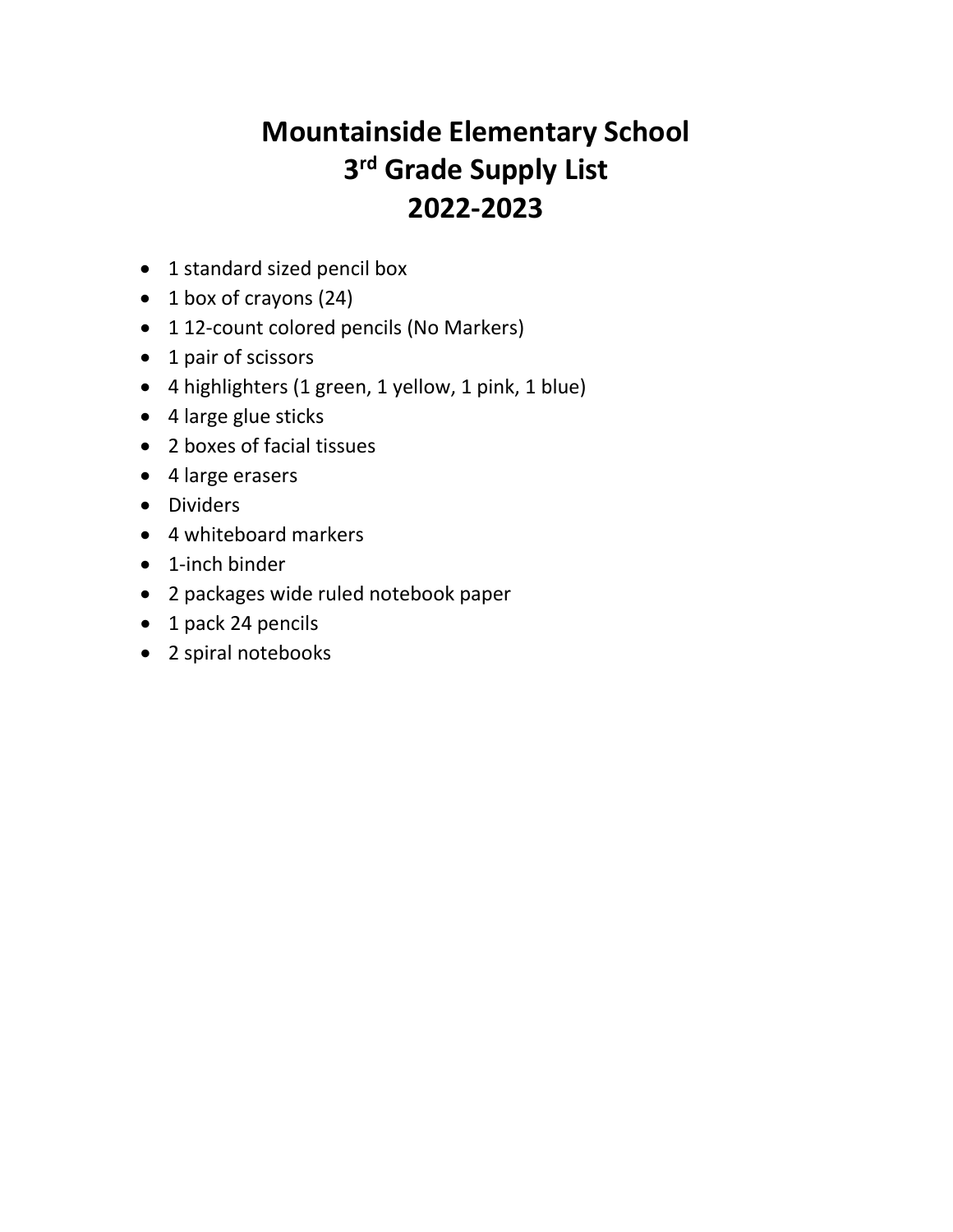# **Mountainside Elementary School 4th Grade Supply List 2022-2023**

- 3 Composition books (College Ruled)
- 1 3-Ring Binder (1.5" Wide)
- 1 Package of dividers with tabs (Minimum of 5)
- 3 solid color pocket folders (plastic preferred)
- 1 zipper/slider pouch for writing supplies
- 4 pack 0.7mm mechanical pencil (durable enough to last the year)
- 1 (or more) 0.7mm refillable mechanical pencil lead
- 4 (minimum) dry erase chisel-point/thick markers (BLACK ONLY)
- 4 (minimum) different colored highlighters green, yellow, pink, blue if possible
- 1 clean old sock or dry erase eraser
- 4 large pencil erasers
- 1 12" ruler (not bendy)
- 1 pair of 7" scissors
- 1 plastic protractor (no compass!)
- 1 box of colored pencils (no crayons)
- 1 box of colored markers
- Personal earbuds/headphones